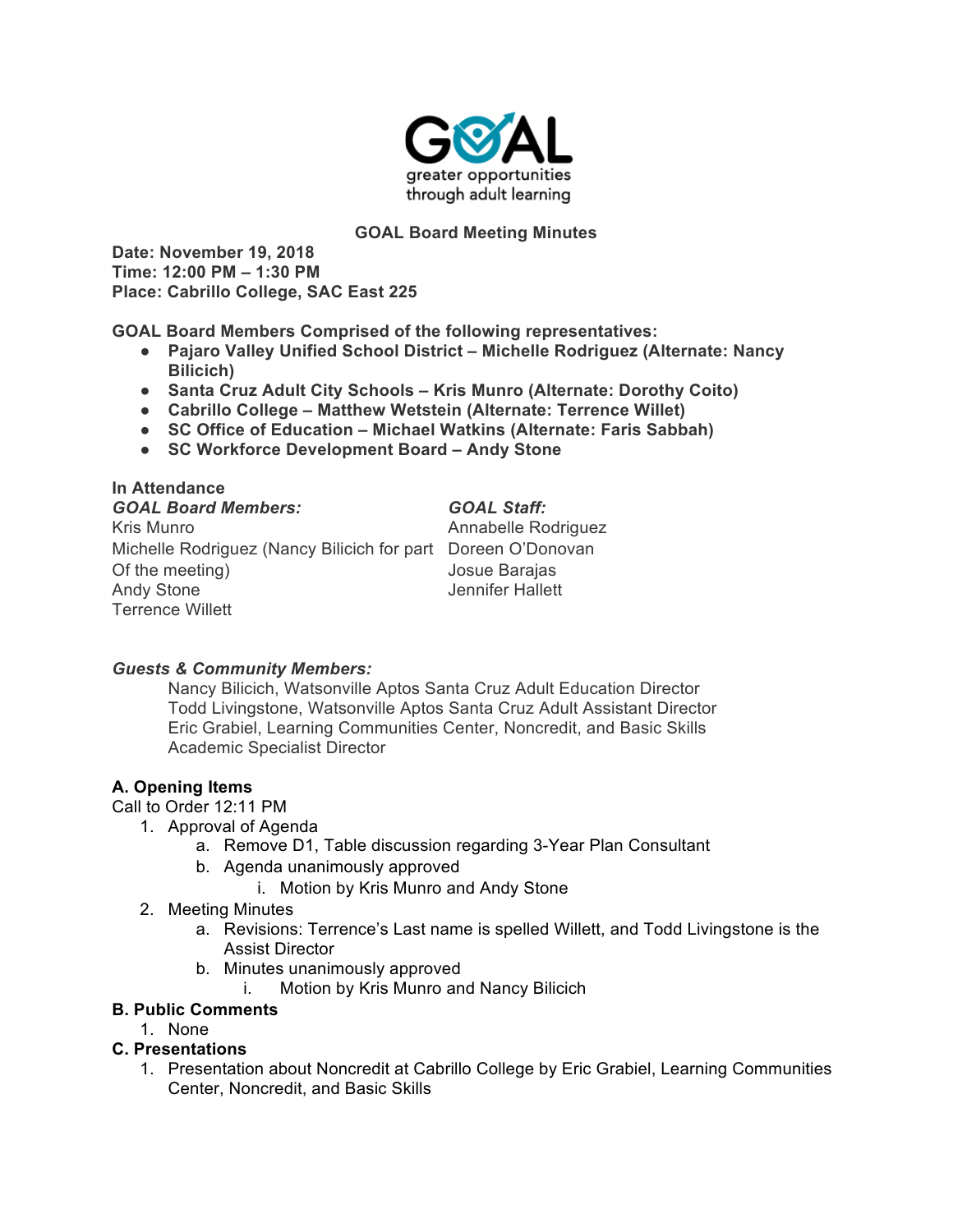- a. Non-credit classes are based on hours not units. Cabrillo noncredit courses include ESL, Basic Skills, short-term vocational and workforce preparation subjects. The group discussed the ESL curriculum sequencing between the Adult School and Cabrillo including the advanced level Allied Health bridge classes currently offered.
- b. Cabrillo is creating a paper application to remove barriers to access for noncredit students.
- c. The new laws addressing inequities in Mathematics and English placement were discussed. The Adult school is currently developing ideas how to serve students below Algebra II level. Concern was expressed about putting high school students in lower level noncredit classes.
- d. There was a discussion about about developing career pathways between the Adult School and the college and also to coordinate GED courses.
- e. A comment was made about the value of Cabrillo working with WASCAE to offer Adult Ed classes on campus to build more seamless pathways.
- f. There was agreement that any solutions should focus on what works best for our students.
- 2. CTE Strong Workforce/K-14 Grant Presentation by Doreen O'Donovan GOAL Data Analyst.
	- a. The California State Chancellor's office has announced a grant opportunity for K-12 schools to apply for funds to develop stronger pathways from High School to Community College. The grant is set up such that Cabrillo will distribute the funds to Santa Cruz County schools that are awarded the grant.
	- b. Thirty million dollars are allotted for the Bay Area region.
	- c. A representative committee will be formed in each region to select grant winners.
	- d. The regional Strong Workforce organization, BACCC is coordinating the creation of a regional plan. It is due January 31<sup>st.</sup> Grant applications must align with the regional plan, which in turn aligns with regional labor market and industry demands.
	- e. The community is encouraged to participate in the writing of the plan to make sure their interests are heard and are encouraged to sign up for the list serve on the BACCC website to receive grant updates.
	- f. Application details including how proposals will be rated are not released yet.
	- g. AEBG funds will count towards the 2:1 match requirement. Local non-profits, Digital Nest and Your Future is Our Business are looking to be a part of this and can be used for match.
	- h. Andy Stone stated that he may have Work Force Development Board funds that could contribute to the match.
	- i. Letters of interest are due January  $4<sup>th</sup>$  and grant applications are due March 15<sup>th</sup>. Funds will be dispersed June 15, 2019.

# **D. Action Items**

- 1. 3 Year Plan Strategic Consultants discussion tabled.
- 2. CommunityPro Contract with GOAL
	- **a.** Consortia members and Cabrillo college will sign CommunityPro contracts one of which covers Data Sharing between consortia and board members
	- **b.** PVUSD Tech staff are currently reviewing their contract.
	- **c.** Cabrillo reported that their Student Services Support Network plans to use the system to connect with WIOA. Andy Stone reported that other counties may use it as well.